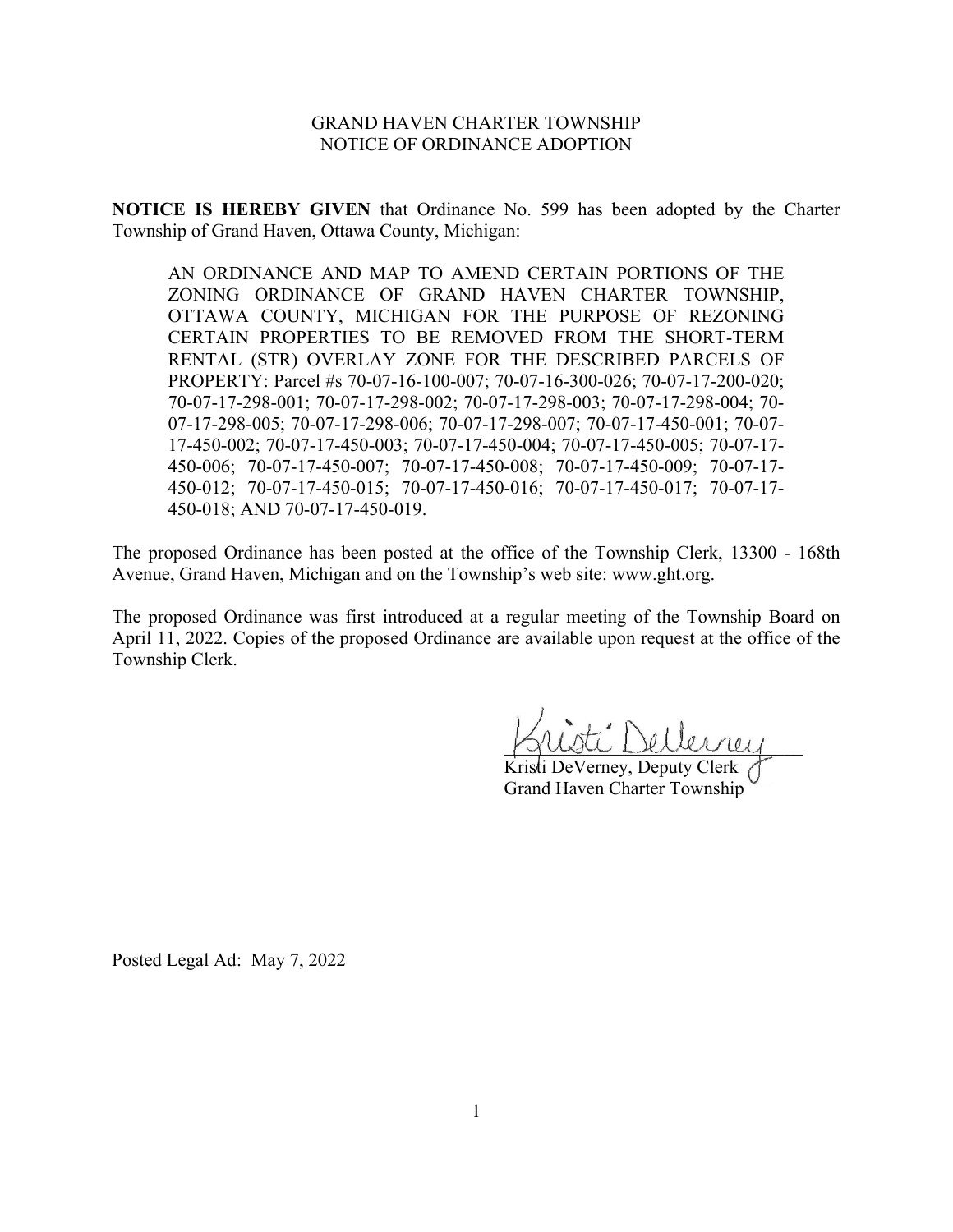## ORDINANCE NO. 599

### **ZONING MAP AMENDMENT ORDINANCE**

AN ORDINANCE AND MAP TO AMEND CERTAIN PORTIONS OF THE ZONING ORDINANCE OF GRAND HAVEN CHARTER TOWNSHIP, OTTAWA COUNTY, MICHIGAN FOR THE PURPOSE OF REZONING CERTAIN PROPERTIES TO BE REMOVED FROM THE SHORT-TERM RENTAL (STR) OVERLAY ZONE.

GRAND HAVEN CHARTER TOWNSHIP, COUNTY OF OTTAWA, AND STATE OF MICHIGAN ORDAINS:

Section 1. Amendment. The Short Term Rental Overlay Zone of the Charter Township of Grand Haven, Ottawa County, Michigan, the map being incorporated by reference in the Zoning Ordinance for the Charter Township of Grand Haven is be amended so that the following lands shall be rezoned to be removed from the Short-Term Rental Overlay Zone. The lands are in the Charter Township of Grand Haven, Ottawa County, Michigan, and are described as follows:

70-07-16-100-007 - THAT PART OF S 3/4 OF W 1/2 LYING W OF LAKESHORE DR. AND N'LY OF HILLCREST DR. & SUNSET BLVD. AND LYING S OF A LI COM 2218.57 FT S 1D11M20S E OF NW COR SEC AND RUNNING TH N 89D11M09S E TO CEN LAKESHORE DR EXC COM INTERS N LI SUNSET HILL BLVD AND W LI HILLCREST DR. TH W 337 FT, N 112 FT, E 175 FT, N 125 FT, E 285 FT, S 237 FT, W 123 FT TO BEG. SEC 16 T7 R16

70-07-16-300-026 – PART S 3/4 OF W 1/2 AND PT LOT 1 SUNSET HILLS LYING S'LY OF HILLCREST DR & SUNSET HILLS BLVD & LYING W'LY OF W LI LAKE SHORE DR & LYING N OF A LI COM SE COR SD LOT 1 AND RUNNING S 86D38M W TO W SEC LI, EXC THAT PART OF LOT 1 COM SE COR, TH S 85D49M09S W 639.22 FT TO W LI ELM LANE, N 21D49M24S E 204.2 FT, N 77D38M40S E 675.97 FT TO W'LY LI LAKE SHORE DR., TH SW'LY ALG SD LI TO BEG. SUNSET HILLS & SEC 16 T7N R16W

70-07-17-200-020 - THAT PART S 592.3 FT OF NE FRL 1/4 AND ALSO THAT PART SE FRL 1/4 LYING E OF SUNSET HILLS NO. 1 & E'LY OF JANSMA DR. & N'LY OF HILLCREST DR. SEC 17 T7N R16W 6.5 A M/L

70-07-17-298-001 - LOT 58 SUNSET HILLS NO. 1

70-07-17-298-002 - LOT 57 SUNSET HILLS NO. 1

70-07-17-298-003 - LOT 56 SUNSET HILLS NO. 1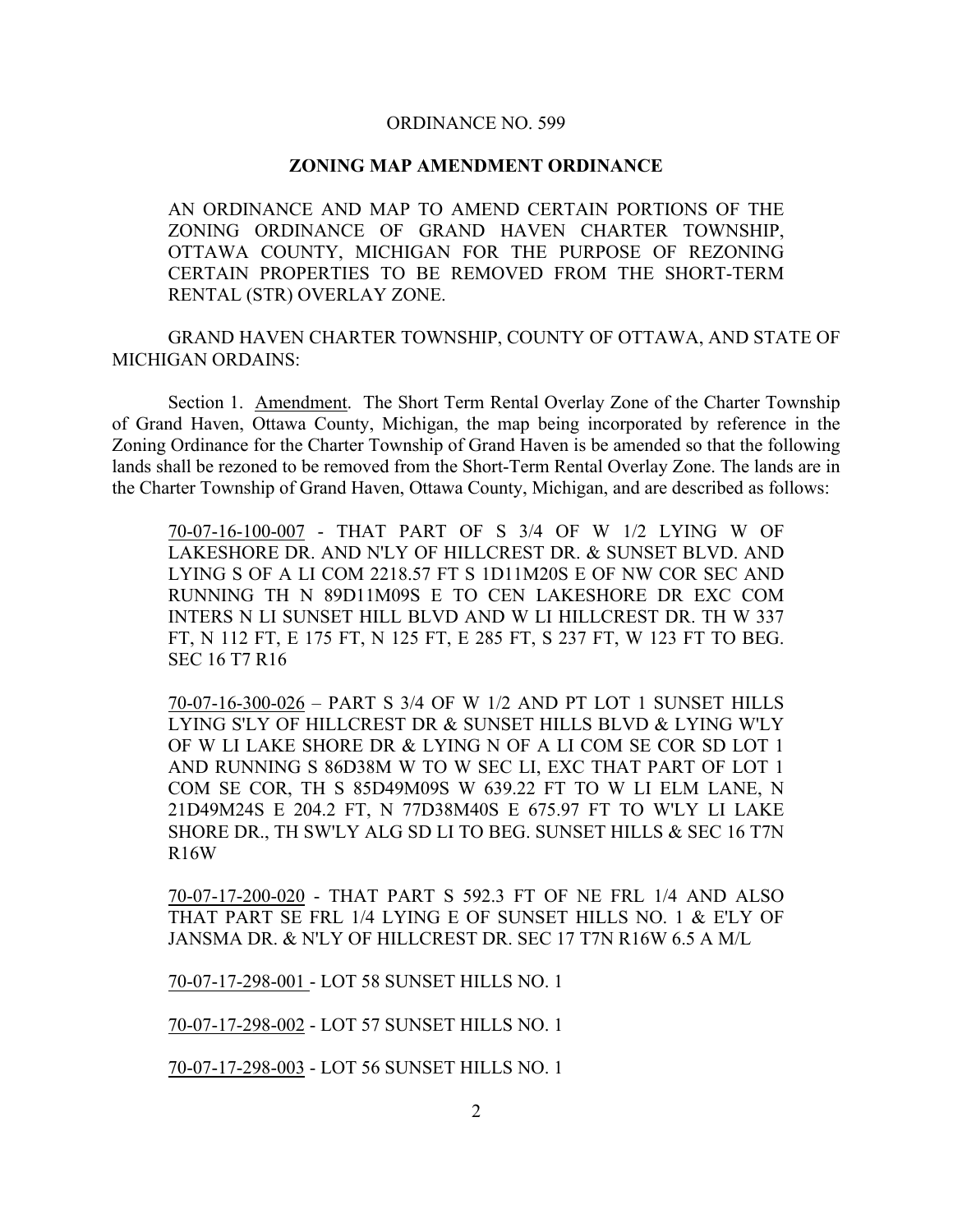70-07-17-298-004 - LOT 55 SUNSET HILLS NO. 1

70-07-17-298-005 - LOT 54 SUNSET HILLS NO. 1

70-07-17-298-006 - PART LOT 53 COM ON S LOT LI 73.75 FT W OF SE COR, TH W 195.93 FT TO SW COR, TH N TO NW COR, TH E ON N LI 146 FT, TH S 24D41M E 96 FT TO BEG. SUNSET HILLS NO. 1

70-07-17-298-007 - PART OF LOT 53 COM SE COR, TH N 75 FT TO NE COR LOT 53, W ALG N LOT LI 115.4 FT, S 24D 41M E 96 FT TO S LI SD LOT, TH E ALG S LI 73.75 FT TO BEG, ALSO STRIP 27 FT E & W & 75 FT N & S OF JANSMA DR ADJ TO LOT 53 ON E. SUNSET HILLS NO.1

70-07-17-450-001 - LOT 52 SUNSET HILLS NO. 1

70-07-17-450-002 - LOT 47 SUNSET HILLS

70-07-17-450-003 - LOT 46 SUNSET HILLS

70-07-17-450-004 - LOT 45 SUNSET HILLS

70-07-17-450-005 - LOT 44 SUNSET HILLS

70-07-17-450-006 - LOT 43 SUNSET HILLS

70-07-17-450-007 - LOT 42 SUNSET HILLS

70-07-17-450-008 - LOT 41 SUNSET HILLS

70-07-17-450-009 - LOT 38 SUNSET HILLS

70-07-17-450-012 - LOT 36 & 37 SUNSET HILLS

70-07-17-450-015 - PART SE FRL 1/4 COM N 2D12M W 186.34 FT FROM SE COR SUNSET HILLS, TH N 2D12M W 417.33 FT, TH N 86D38M E TO E SEC LI, TH N ALG E SEC LI TO S'LY LI HILLCREST DR. TH SW'LY ALG SD S'LY LI TO NE COR LOT 30 OF SUNSET HILLS, TH S 80 FT TO SE COR SD LOT 30, TH W'LY 110.3 FT TO E'LY LI LOT 31 SD SUBD, T H SE'LY 114.8 FT TO MOST E'LY COR SD LOT 31, TH W'LY ALG S'LY LI SD LOT 31 121.5 FT TO E'LY LI HILLCREST DR. TH SE'LY ALG E'LY LI HILLCREST DR 241.58 FT TO N'LY LI LOT 34 SD SUBD, TH E 42.4 FT TO BEG. SEC 17 T7N R16W 2 A M/L

70-07-17-450-016 - LOT 31 SUNSET HILLS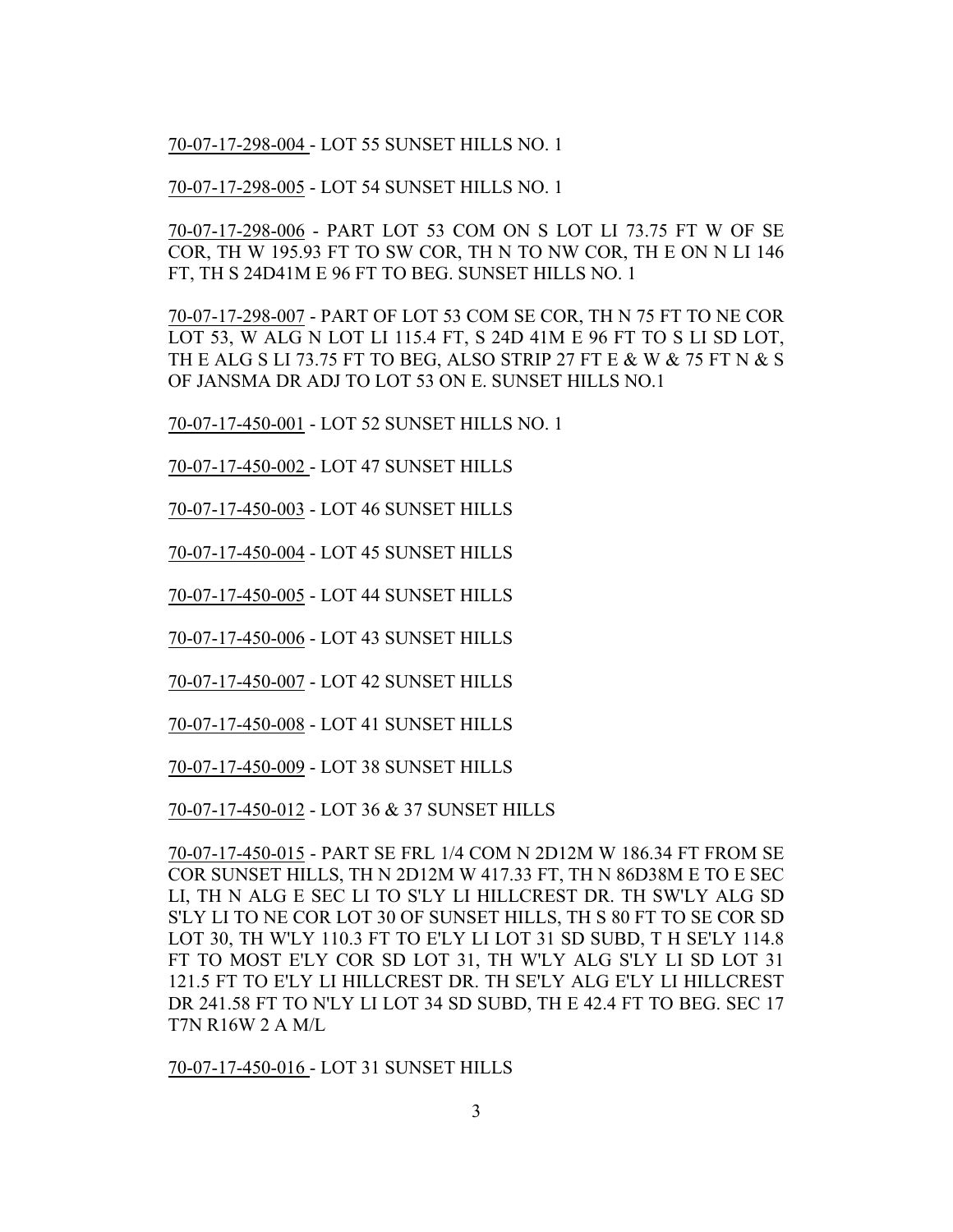## 70-07-17-450-017 - LOT 30 SUNSET HILLS

## 70-07-17-450-018 - LOTS 39 & 40 SUNSET HILLS

70-07-17-450-019 - LOTS 34 & 35 SUNSET HILLS

Section 2. Effective Date. This amendment to the Grand Haven Charter Township Zoning Ordinance was approved and adopted by the Township Board of Grand Haven Charter Township, Ottawa County, Michigan on April 25, 2022, after a public hearing as required pursuant to Michigan Act 110 of 2006, as amended; after introduction and a first reading on April 11, 2022, and after posting and publication following such first reading as required by Michigan Act 359 of 1947, as amended. This Ordinance shall be effective on May 15, 2022, which date is the eighth day after publication of a Notice of Adoption and Posting of the Zoning Map Amendment Ordinance in the *Grand Haven Tribune*, as required by Section 401 of Act 110, as amended. However, this effective date shall be extended as necessary to comply with the requirements of Section 402 of Act 110, as amended.

Mark Reenders, Township Supervisor

Laurie Larsen, Township Clerk

#### **CERTIFICATE**

I, Laurie Larsen, the Clerk for the Charter Township of Grand Haven, Ottawa County, Michigan, certify that the foregoing Grand Haven Charter Township Zoning Map Amendment Ordinance was adopted at a regular meeting of the Township Board held on April 25, 2022. The following members of the Township Board were present at that meeting: Reenders, Kieft, Larsen, Meeusen, Behm, Wagenmaker, Redick. The following members of the Township Board were absent: none. The Ordinance was adopted by the Township Board with members of the Board: Reenders, Kieft, Larsen, Meeusen, Behm, Wagenmaker, Redick voting in favor, and no members of the Board voting in opposition. Notice of Adoption of the Ordinance was published in the *Grand Haven Tribune* on May 7, 2022.

4 Laurie Larsen